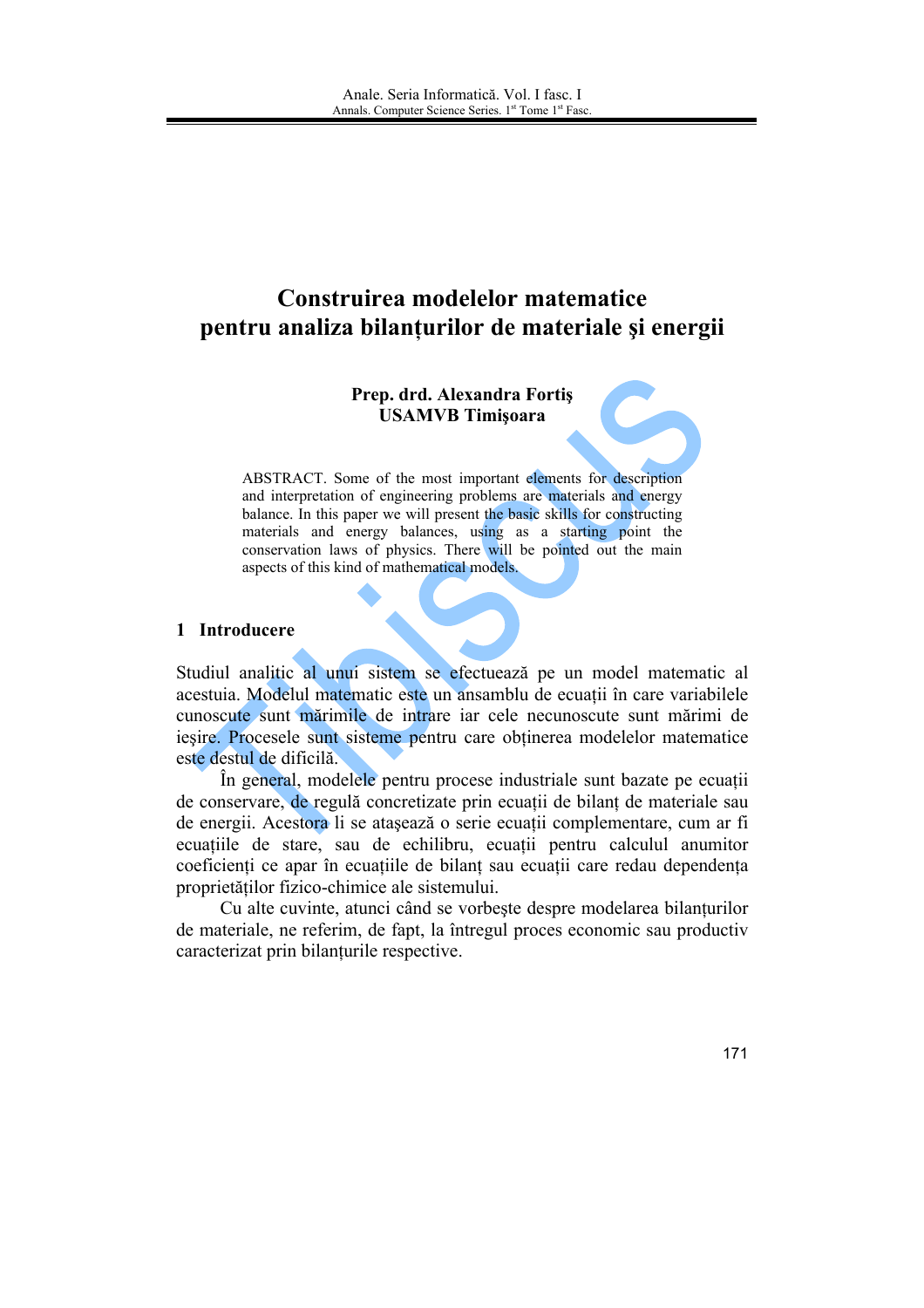# 2 Adaptarea legilor de conservare

Modelul matematic al unui proces în care se desfăsoară o serie de fenomene fizico-chimice se obtine prin folosirea legilor generale de conservare. Printre mărimile care se conservă în astfel de procese se numără masa și energia.

Conceptele de bilanturi de materiale si energii sunt utilizate în cazul unor sisteme închise și izolate, caz în care intrările sunt egale cu iesirile, pentru sisteme în care există acumulări sau pentru sisteme în care există consum și producere și care sunt dependente de timp.

Prin scrierea bilanturilor de materiale si energii pentru un sistem dat se obtine modelul matematic al acestuia. În cadrul modelului apar trei categorii de variabile:

mărimi de intrare care sunt funcții de timp cunoscute

mărimi de ieșire, necunoscutele modelului care pot fi calculate prin "rezolvarea" modelului. De cele mai mult ori, acestea nu sunt mărimile fundamentale pentru care se face bilantul, ci unele derivate din acestea, mai usor de măsurat. Astfel, în locul energiei apare, de regulă, temperatura iar în locul masei totale poate să intervină nivelul.

• parametri și constante, mărimi cunoscute pentru fiecare proces în parte.

Conservarea unei mărimi fundamentale se exprimă prin ecuația de bilant a mărimii respective, ecuatie care are forma generală

| Acumulari în sistem |                 | Intrari în sistem lesiri din sistem |
|---------------------|-----------------|-------------------------------------|
| unitate de timp     | unitate de timp | unitate de timp                     |
|                     |                 | produse în sistem Consum în sistem  |
|                     | unitate de timp | unitate de timp                     |
|                     |                 |                                     |

Ecuația generală de bilant este redată, de obicei, sub o formă simplificată

$$
Ac = I - E + G - C
$$

unde Ac reprezintă acumulările, I intrările, G ceea ce se generează în sistem în timpul procesului iar  $C$  este consumul.

Ecuațiile de bilanț capătă următoarele forme posibile, pentru diferitele mărimi care se conservă:

■ **bilanț al masei totale:** 
$$
\frac{d(\rho \cdot V)}{dt} = \sum_{i-iesiri} \rho_i \cdot F_i + \sum_{j-iesiri} \rho_j \cdot F_j
$$

bilant al masei de component A:  $\blacksquare$ 

$$
\frac{d(C_A \cdot V)}{dt} = \sum_{i-iesiri} C_{A_i} \cdot F_i + \sum_{j-iesiri} C_{A_j} \cdot F_j + r \cdot V
$$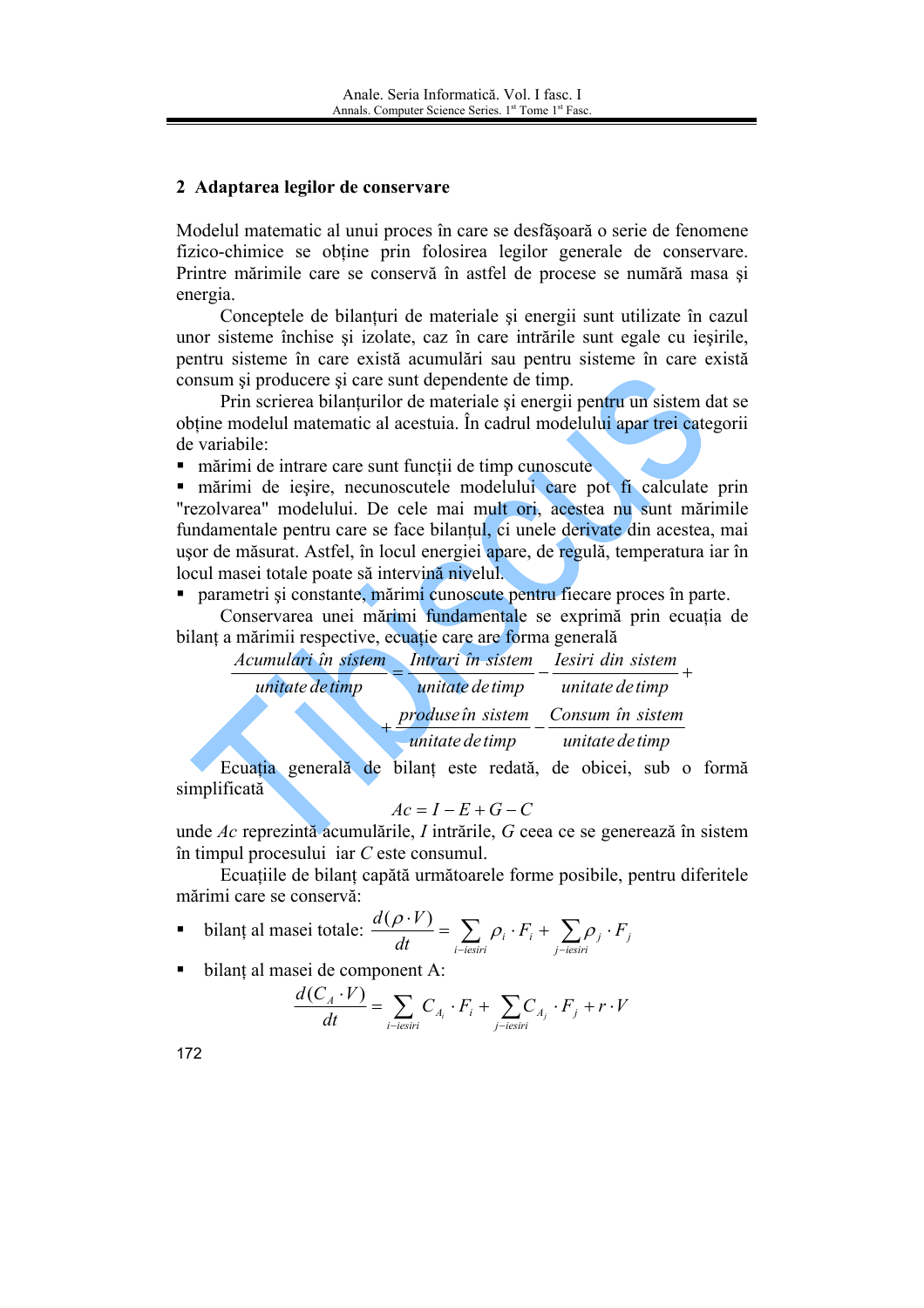bilanț al energiei totale:

$$
\frac{d(U + E_c + E_p)}{dt} = \sum_{i - i \text{esiri}} \rho_i \cdot F_i \cdot h_i + \sum_{j - i \text{esiri}} \rho_j \cdot F_j \cdot h_j \pm Q \pm W
$$

 $\rho$  - densitatea materialului din sistem

 $\rho_i$  ( $\rho_i$ ) - densitatea materialului din fluxul de intrare i (respectiv de iesire j)

V - volumul total al sistemului

 $F_i(F_i)$  - debitul volumetric al fluxului de intrare (respectiv iesire)

C<sub>A</sub> - concentrația molară a compusului A în sistem

 $C_{Ai}$ ,  $C_{Ai}$  - concentrația molară a compusului în fluxul de intrare i (respectiv fluxul de iesire j)

r - viteza de reactie pe unitatea de volum a compusului A în sistem

 $h_i(h_i)$  - entalpia specifică a materialului în fluxul de intrare i (respectiv cel de iesire j)

U - energia internă (entalpia) sistemului

 $E_c$  - energia cinetică a sistemului

 $E_p$  - energia potențială a sistemului

Q - debitul de căldură schimbată între sistem și mediu

W - lucrul mecanic schimbat între sistem și mediu.

Pe baza ecuatiilor prezentate mai sus, se obtin modele matematice sub formă de sisteme de ecuații diferențiale, cu timpul ca variabilă independentă, datorită termenului care reprezintă acumulările. Rezolvând aceste sisteme pentru valori date ale parametrilor și pentru funcții de timp date ca mărimi de intrare, se obtin mărimile de iesire ca functii de timp, cu alte cuvinte, evoluția sistemului. În regiuni staționare, termenul care reprezintă acumulările este nul iar modelul rezultă sub formă algebrică. În acest caz intrările și iesirile sunt constante iar acest model este caracteristica statică a sistemului.

#### 3 Instrucțiuni de rezolvare a problemelor de bilanț

Bilanturile de materiale se definesc pentru un proces tehnologic sau pentru o unitate a acestuia și reprezintă aplicarea principiului conservării masei substantelor (materiilor) la respectivul proces. Conform acestui principiu suma maselor materialelor intrate într-un sistem, într-un anumit interval de timp și a celor existente la momentul inițial trebuie să fie egală cu suma maselor materialelor iesite în același interval de timp și a celor rămase în sistem la sfârsitul intervalului de timp considerat.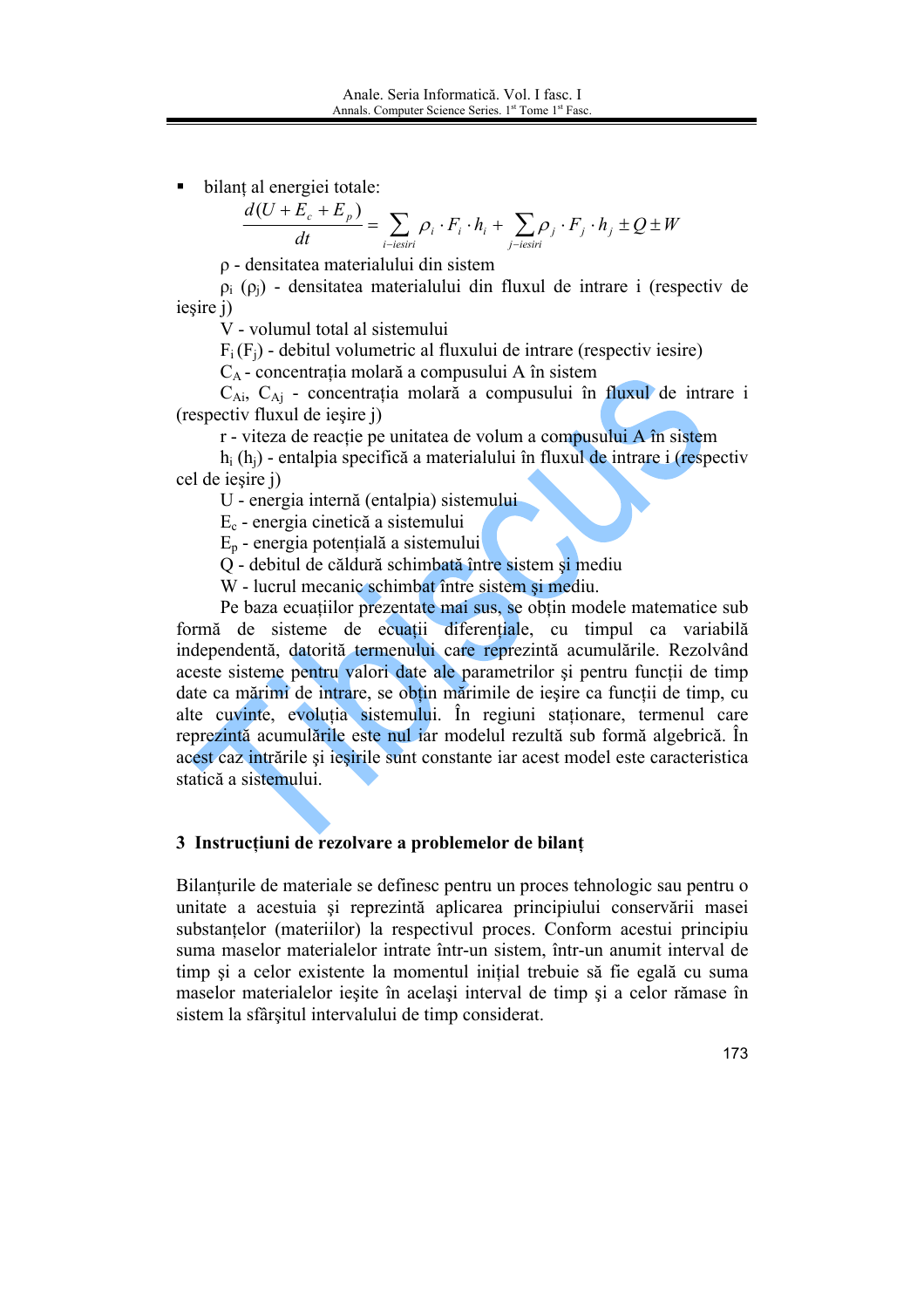Modelarea bilanturilor de materiale prezintă o importanță majoră în projectarea unor utilaje moderne, desi, în practică, acestea sunt în general asociate cu bilaturi de energii sau de impulsuri.

Stabilirea bilanturilor termice este o particularizare a principiului conservării energiei la un proces fizico-chimic, pentru cazul în care variatia tuturor formelor de energie, cu excepția celei calorice, este nulă. Realizarea acestui tip de bilanturi permite efectuarea unor calcule relativ la puterile termice care trebuie furnizate unei instalatii sau care trebuie evacuate dintr-o instalatie, precum și determinarea pierderilor termice.

Pentru tratarea și, implicit, rezolvarea corectă a bilanțurilor trebuie să se urmeze câteva etape:

- stabilirea unui domeniu definitoriu pentru limitele procesului
- trasarea unei diagrame/scheme a procesului  $\blacksquare$
- figurarea tuturor datelor cunoscute pe această diagramă
- desemnarea necunoscutelor prin simboluri specifice
- selectarea unei baze pentru efectuarea calculelor (intervale de timp. cantități de materie sau de energie)
- scrierea tuturor reacțiilor care se desfășoară în proces și a bilanturilor corespunzătoare
- deducerea din aceste ecuatii a variabilelor necunoscute
- reconstituirea bilanturilor pentru verificare
- redarea rezultatelor într-o formă sistematizată, în cazul în care bilanturile sunt verificate.

Cea mai importantă idee care este utilizată este, prin urmare, aceea de conservare. O cantitate care este conservată nu poate fi schimbată de un proces. Acest lucru este echivalent cu faptul că nu este necesară cunoasterea tuturor detaliilor procesului pentru a întelege consecintele acestuia.

# 4 Modele de bilanturi pentru diferite tipuri de sisteme

Într-o reprezentare grafică simplificată, un sistem liniar cu o intrare și o iesire are forma din figura următoare.

Sistemele liniare de primul ordin, cu o intrare si o iesire sunt acele sisteme în care intrarea și ieșirea sunt legate printr-o ecuație diferențială liniară de primul ordin, cu coeficienti constanti. Un exemplu pentru acest caz ar putea fi un termometru pentru care bilanțul termic reprezintă variația energiei termice.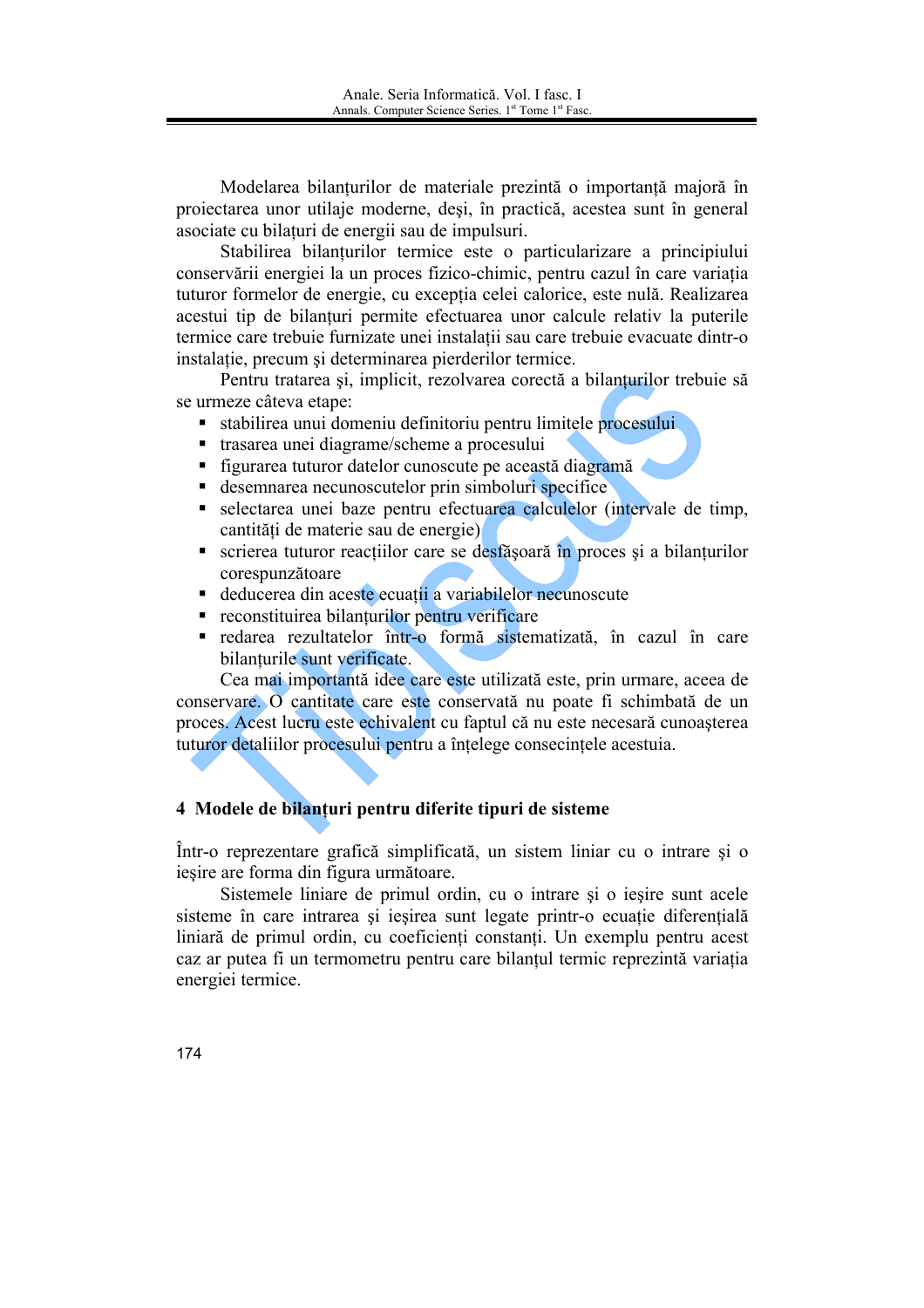

Ecuația de bilanț are forma

$$
m \cdot C_p \frac{dT}{dt} = h \cdot A \cdot (T_0 - T)
$$

 $C_p$  - este capacitatea calorică a termometrului

- A suprafața de contact dintre termometru și mediu
- h coeficientul de transfer termic
- $T_0$  temperatura mediului
- T temperatura înregistrată

Un alt caz ar fi analiza nivelului lichidului dintr-un rezervor. Aici este vorba despre un bilant volumic: variatia volumului în unitatea de timp este înregistrată ca diferență a debitelor de intrare  $Q<sub>I</sub>$  și de ieșire  $Q<sub>O</sub>$ . Ecuația de bilanț poate lua două forme:

$$
\Omega \frac{dy}{dt} = Q_I - Q_O \quad \text{sau} \quad R\Omega \frac{dy}{dt} + y = RQ_I
$$

unde  $\Omega$  este sectiunea rezervorului iar R este o caracteristica a vanelor. Forma comună a acestor două probleme ar putea avea forma

$$
\tau \cdot \frac{dy}{dt} + y = Ku
$$

cu t reprezentând inerția sistemului iar K un indicator pentru analiza eficientei sistemului.

Un alt tip de probleme pentru care se pot calcula bilanturi este cel al sistemelor liniare de ordinul doi cu o intrare și o ieșire care sunt legate printr-o relație diferențială de ordinal doi, liniară și cu coeficienți constanți.

Pentru exemplificare se poate utiliza un sistem alcătuit din două mixere montate în cascadă, pentru care există două bilanțuri molare (câte unul pentru fiecare utilaj)

$$
\frac{V_1 \cdot V_2}{F^2} \cdot \frac{d^2 C_0^2}{dt^2} + \left(\frac{V_1}{F} + \frac{V_2}{F}\right) \cdot \frac{dC_0}{dt} + C_i = C_i
$$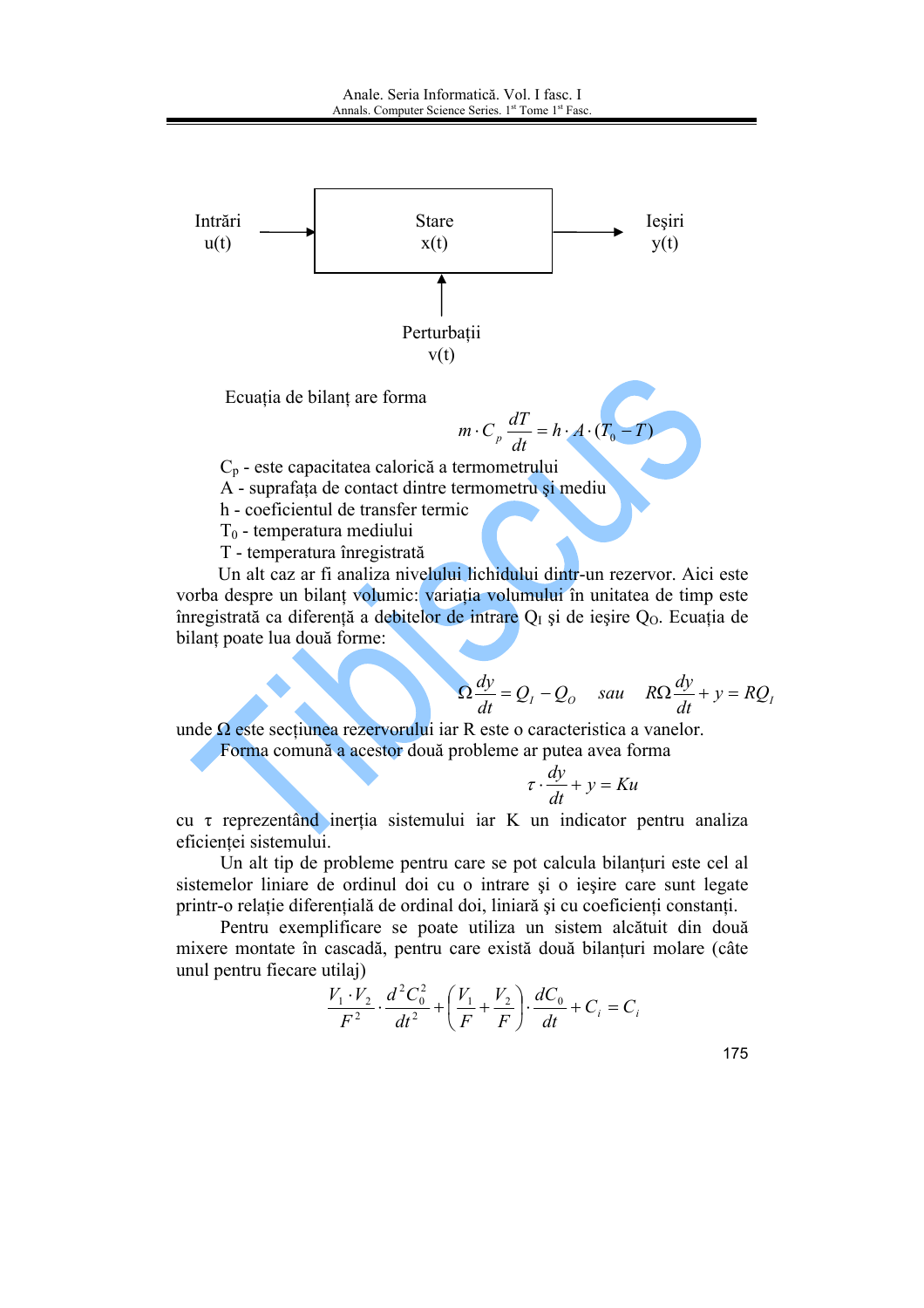unde  $V_1$ ,  $V_2$  reprezintă volumele celor două dispozitive,  $C_0$  este ieșirea din sistem,  $C_i$  este intrarea în sistem iar F este debitul volumic de alimentare.

Forma canonică generală pentru astfel de probleme este

$$
\tau^2 \frac{d^2 y}{dt^2} + 2\xi \tau \frac{dy}{dt} + y = Ku
$$

cu K reprezentând beneficiul sistemului,  $\tau$  constanta de timp iar  $\xi$  un coeficient de amortizare.

Ultimul tip general de bilanturi pe care îl prezentăm aici poate fi aplicat sistemelor liniare multivariabilă, pentru exemplificarea cărora se poate reveni la exemplul anterior al mixerelor în cascadă. Bilanțurile acestui sistem pot fi prezentate într-o scriere matricială, folosind două constante de timp, câte una pentru fiecare din cele două mixere

$$
\frac{d}{dt}\begin{pmatrix}C_1\\C_0\end{pmatrix} = \begin{pmatrix}-\frac{1}{\tau_1} & 0\\ \frac{1}{\tau_2} & -\frac{1}{\tau_2}\end{pmatrix} \cdot \begin{pmatrix}C_1\\C_0\end{pmatrix} + \begin{pmatrix}\frac{1}{\tau_1}\\0\end{pmatrix} \cdot C_I
$$

cu  $C_1$  starea intermediară a produselor între starea de intrare și cea de ieșire. Restrânsă, această formulă se poate rescrie

$$
\frac{dx}{dt} = Ax + Bu, y = Cx
$$

unde x reprezintă starea sistemului. A este matricea dinamică. B matricea de comandă iar C o matrice de observație.

#### 5 Concluzii

Prin această lucrare este realizată o introducere în tematica construirii modelelor matematice pentru problemele industriale rezolvabile prin intermediul bilanturilor de materiale sau de energie, la nivelul adaptării relatiilor din fizică relativ la conservarea diferitelor mărimi. În lucrări viitoare vom formula modele matematice pentru cazuri concrete legate de procese din industrie, abordând atât partea de modelare matematică cât și partea de optimizare.